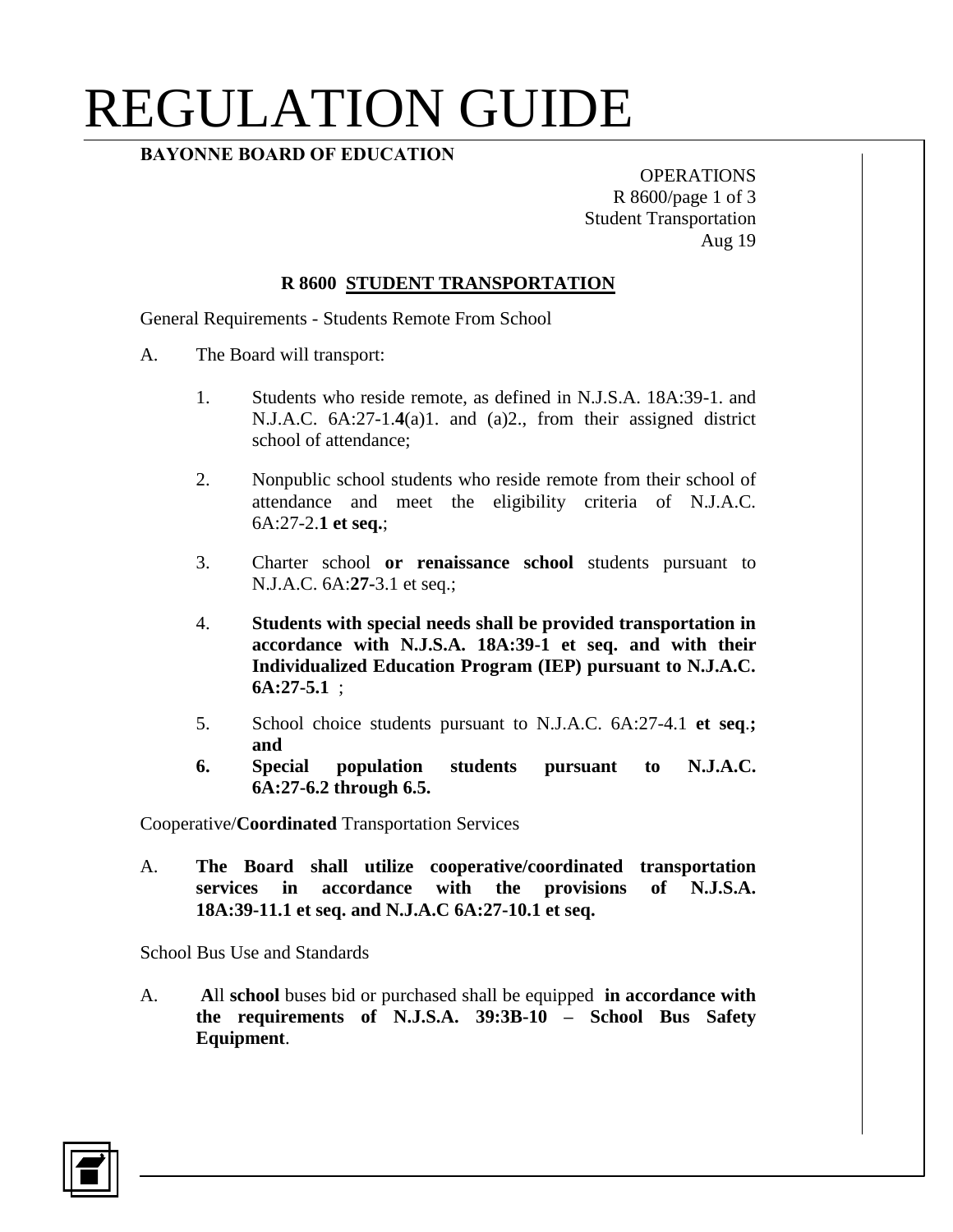# REGULATION GUIDE

#### **BAYONNE BOARD OF EDUCATION**

**OPERATIONS** R 8600/page 2 of 3 Student Transportation

- B. School bus drivers and all school bus passengers shall be required to wear seat belts when transported in school buses so equipped. Seat belts shall be fastened when the driver and passengers board the vehicle and they shall be kept fastened at all times while on board the vehicle. Seat belts may be unfastened only when the individual is departing the vehicle. The Board further requires that drivers and passengers using private vehicles to transport students wear seat belts in the same manner.
- **C. There shall be displayed on every bus subject to the provisions of N.J.S.A. 39:3B-1, signs or legends which will, insofar as practicable, inform the driver of any vehicle concerning the duty imposed upon him/her by law with respect to passing a bus, while it is loading or unloading. The signs or legends shall be in a color, form, and design as will meet the requirements prescribed by the State Board of Education.**

**An agency, Board of Education, nonpublic school, or school bus contractor operating a school bus subject to the provisions of N.J.S.A. 39:3B-1 shall display across the rear of the school bus a telephone number, website address, or other identifying information which shall allow the public to report a bus driver's misconduct while operating the school bus to the Board of Education or nonpublic school for which the school bus provides transportation. The lettering shall be of a color that contrasts with the color of the school bus.**

**The Board of Education or nonpublic school shall comply with New Jersey Department of Education (NJDOE) regulations regarding: the appropriate Board of Education or nonpublic school official or designee to address and respond to a complaint of school bus driver misconduct; the appropriate actions which a Board of Education or nonpublic school may take to respond to a complaint of school bus driver misconduct; and the time period during which a Board of Education or nonpublic school may act to respond to a complaint of school bus driver misconduct in accordance with the provisions of N.J.S.A. 39:3B-2.1.**

**D**. The Board requires every school bus bid or purchased that is used to transport public, non-public**,** charter**, and/or renaissance** school students will be equipped with a crossing control arm at the right front corner of the bus. The arm must open and extend out from the bus at least five feet each time the bus door is opened.